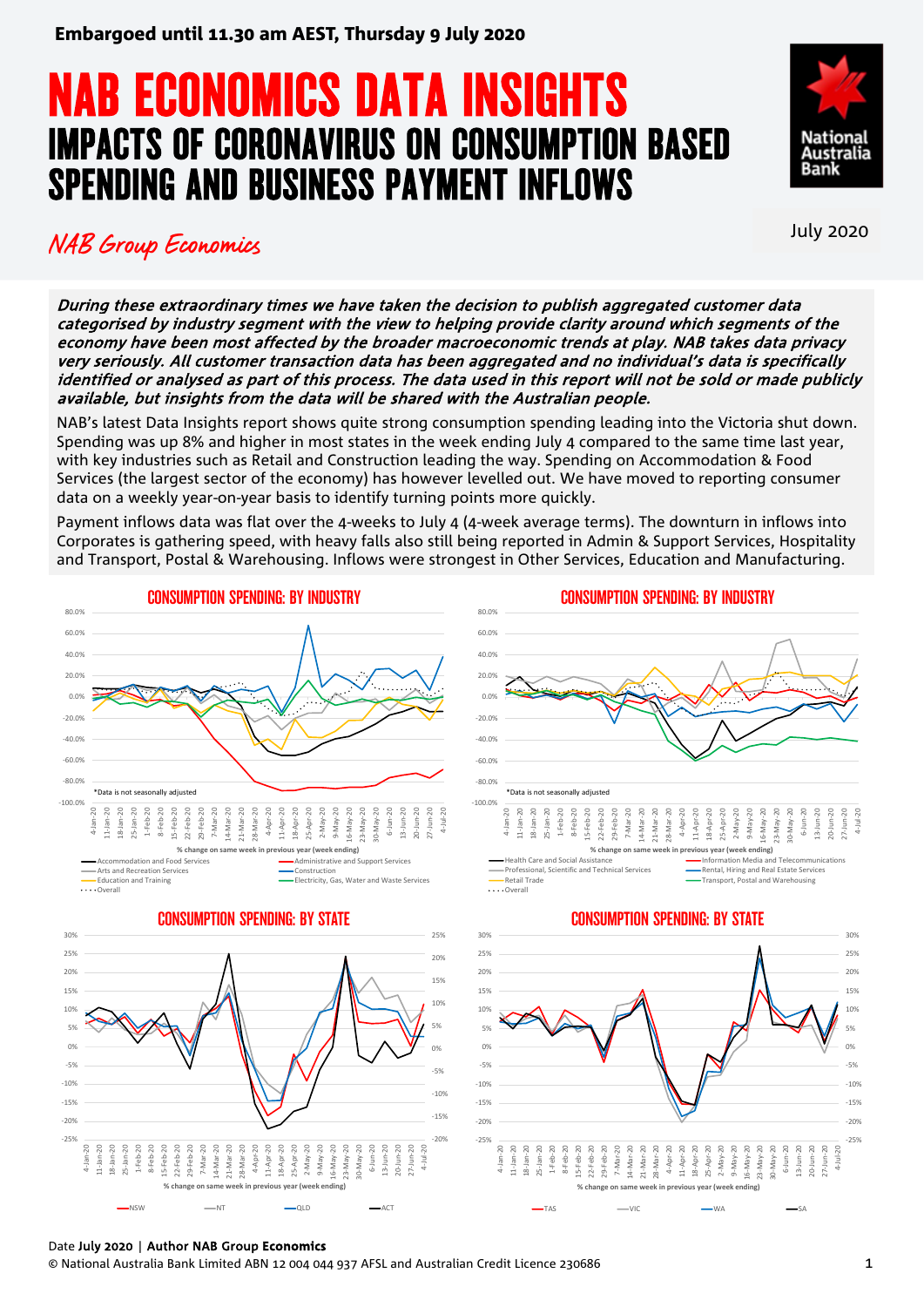

NAB has moved to reporting consumption spending on a weekly year-on-year basis (previously 4-week moving average terms year-on year basis) to identify potential turning points more quickly - these can sometimes be masked by 4-week average data.

For the week ending July 4, consumption spending grew by a solid 8.1% over the same week in 2019. This was the biggest increase in weekly spending since the last week in May. Solid increases were reported in all states, led by WA (12.1%), NSW (11.5%) and SA (11.4%), with VIC (9.9%) also quite strong ahead of the lockdown. Spending growth was slowest in QLD (2.8%).

By industry, spending was highest in Construction (38.3%), Professional, Scientific & Technical Services (36.1%) and Retail (20.9%), led by Motor Vehicles & Parts and Other Store Based Retailing. It fell heavily in Transport, Storage & Warehousing (-41.4%), led by very steep falls in spending on Air, Rail and Other Transport. Hospitality (-13.5%) spend also looks to have levelled off at weak levels (after steadily improving over recent weeks), as mildly positive spending on Food & Beverage Services was offset by heavy falls in Accommodation spend - see Appendix 1 for more detailed Industry data.

Payment inflows into NAB merchants were flat in year-on-year terms in the 4 weeks to July 4. Inflows into Corporates continued to trend down, and were -2.2% lower over the year. Inflows also continued falling across all other business sizes (although the rate of decline has eased in recent weeks), except for Large firms (up 3.1%).

By industry, payment inflows grew fastest for Other Services (12.8%), Education & Training (9.8%) and Manufacturing (9.3%), and were weakest in Accommodation & Food Services (-24.2%), although this was the slowest pace of decline since late-March. Inflows into Transport, Postal & Warehousing (-18.4%) are however continuing to drift down (mainly Air Transport related) - see Appendix 2 for more detailed Industry data.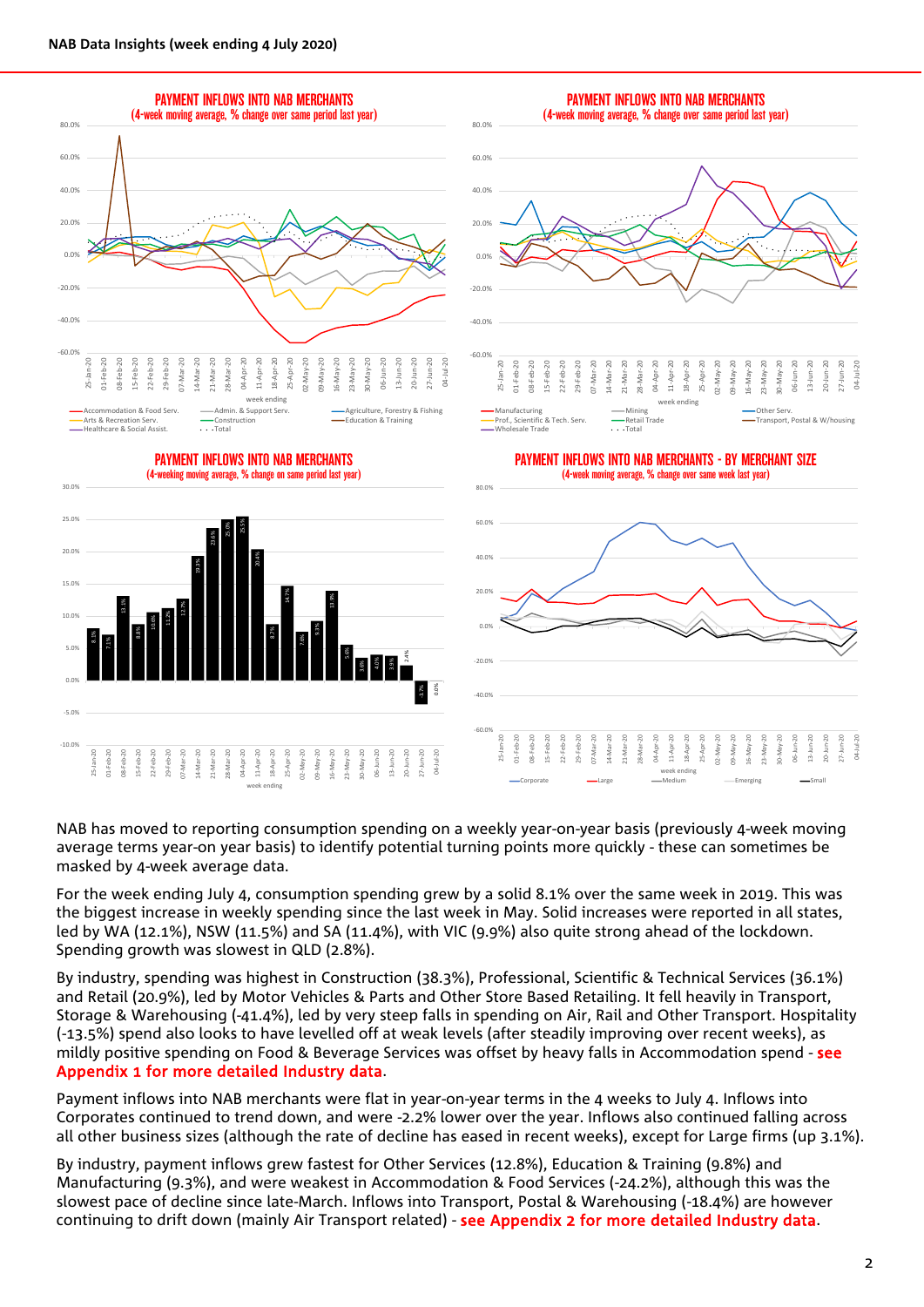### NAB CONSUMPTION-BASED SPENDING BY INDUSTRY SECTOR & SELECTED SUB-INDUSTRIES (year-on-year change on same week in previous year - week ending 4 July 2020)

|                                                                             | % change on same week in<br>previous year** |  |  |  |  |
|-----------------------------------------------------------------------------|---------------------------------------------|--|--|--|--|
| <b>Accommodation &amp; Food Services</b>                                    | $-13.5%$                                    |  |  |  |  |
| Administrative & Support Services (incl. Travel Agents)                     | $-68.3%$                                    |  |  |  |  |
| <b>Arts &amp; Recreation Services</b>                                       | 1.8%                                        |  |  |  |  |
| Construction                                                                | 38.3%                                       |  |  |  |  |
| <b>Education &amp; Training</b>                                             | $-2.6%$                                     |  |  |  |  |
| Electricity, Gas & Water & Waste Services                                   | 0.1%                                        |  |  |  |  |
| Healthcare & Social Assistance                                              | 9.8%                                        |  |  |  |  |
| Information, Media & Telecommunications                                     | $-0.2%$                                     |  |  |  |  |
| Professional, Scientific & Technical Services                               | 36.1%                                       |  |  |  |  |
| Rental, Hiring & Real Estate Services                                       | $-6.8%$                                     |  |  |  |  |
| <b>Retail Trade</b>                                                         | 20.9%                                       |  |  |  |  |
| Transport, Postal & Warehousing                                             | $-41.4%$                                    |  |  |  |  |
| <b>TOTAL</b>                                                                | 8.1%                                        |  |  |  |  |
| <b>Best Performers (Sub-Division)</b>                                       |                                             |  |  |  |  |
| ISPs, Web Search Portals & Data Processing Services                         | 164.2%                                      |  |  |  |  |
| <b>Building Construction</b><br>$\overline{\phantom{a}}$                    | 86.7%                                       |  |  |  |  |
| Computer System Design & Related Services<br>$\blacksquare$                 | 68.5%                                       |  |  |  |  |
| Waste Collection, Treatment & Disposal Services<br>$\overline{\phantom{a}}$ | 56.7%                                       |  |  |  |  |
| Publishing (except Internet & Music Publishing)<br>$\overline{\phantom{a}}$ | 42.5%                                       |  |  |  |  |
| Motor Vehicle & Motor Vehicle Parts Retailing<br>$\overline{\phantom{a}}$   | 40.9%                                       |  |  |  |  |
| <b>Gambling Activities</b>                                                  | 39.9%                                       |  |  |  |  |
| <b>Construction Services</b>                                                | 37.6%                                       |  |  |  |  |
| <b>Worst Performers (Sub-Division)</b>                                      |                                             |  |  |  |  |
| Air & Space Transport<br>$\overline{\phantom{a}}$                           | $-90.2%$                                    |  |  |  |  |
| Motion Picture & Sound Recording Activities                                 | $-89.4%$                                    |  |  |  |  |
| Rail Transport<br>$\overline{\phantom{a}}$                                  | $-80.0\%$                                   |  |  |  |  |
| <b>Administrative Services</b><br>$\overline{\phantom{a}}$                  | $-71.2%$                                    |  |  |  |  |
| <b>Water Transport</b>                                                      | $-70.8%$                                    |  |  |  |  |
| Other Transport                                                             | $-69.2%$                                    |  |  |  |  |
| <b>Creative &amp; Performing Arts Activities</b>                            | $-62.6%$                                    |  |  |  |  |
| Accommodation<br>$\overline{\phantom{a}}$                                   | $-48.7%$                                    |  |  |  |  |

\*This data excludes government services, taxes, direct to consumer manufacturers, mortgage and other credit facility repayments. Spending includes both online and offline transactions. Transaction data may include EFTPOS, Credit Card, BPAY, Bank Transfers, Direct Debits and PayPal services where available.

\*\*Data is not seasonally adjusted.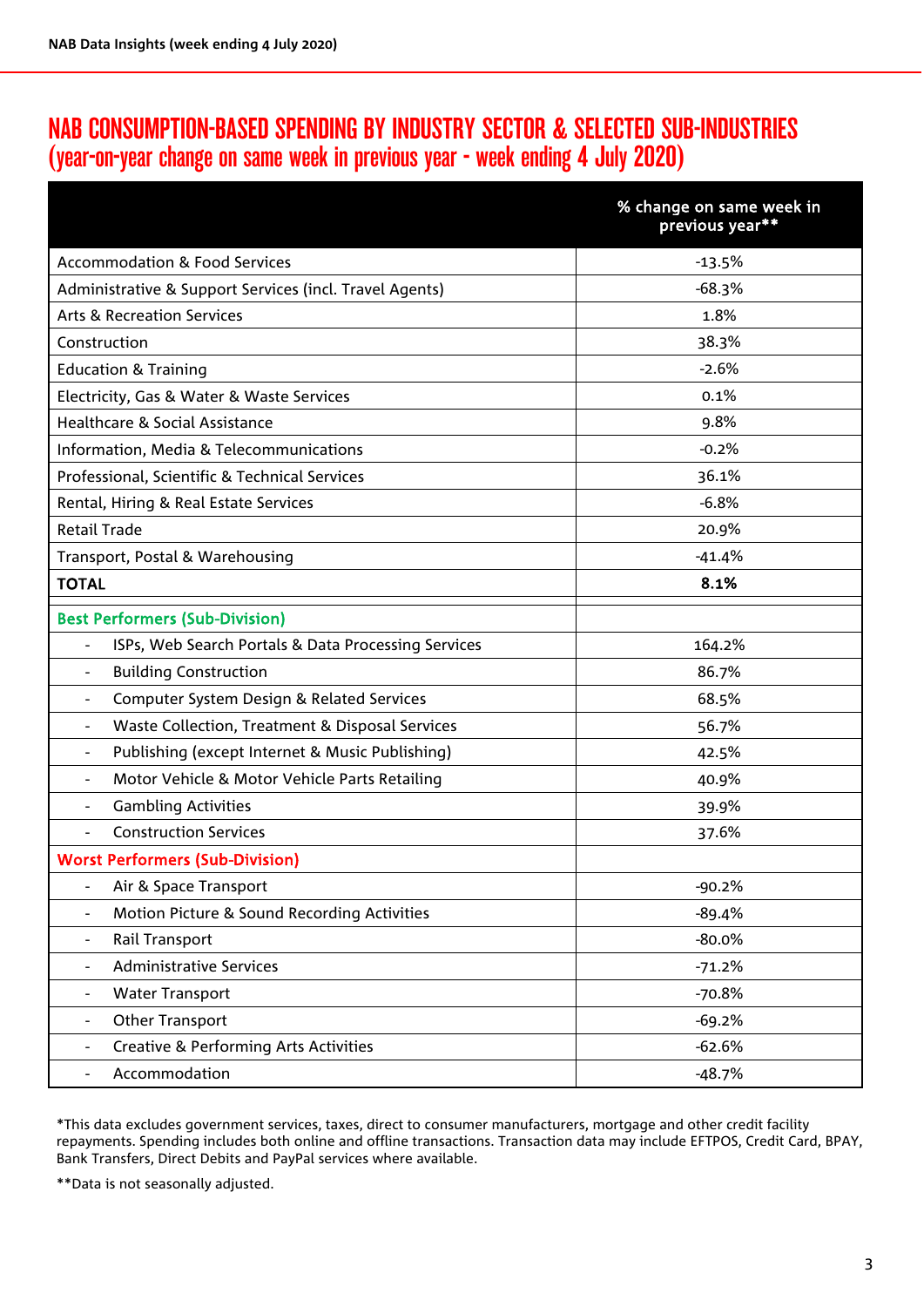## PAYMENT INFLOWS INTO NAB MERCHANTS BY INDUSTRY SECTOR & SELECTED SUB INDUSTRIES (4-week moving avg, year-on-year change on same period in previous year, 4-weeks ending 4 July 2020)

|                                                                                  | 4-weeks ending<br>4 July 2020 |  |  |  |  |
|----------------------------------------------------------------------------------|-------------------------------|--|--|--|--|
| <b>Accommodation &amp; Food Services</b>                                         | $-24.2%$                      |  |  |  |  |
| <b>Administration &amp; Support Services</b>                                     | $-8.6%$                       |  |  |  |  |
| Agriculture, Forestry & Fishing                                                  | $-1.1%$                       |  |  |  |  |
| <b>Arts &amp; Recreation Services</b>                                            | 0.8%                          |  |  |  |  |
| Construction                                                                     | 6.8%                          |  |  |  |  |
| <b>Education &amp; Training</b>                                                  | 9.8%                          |  |  |  |  |
| Healthcare & Social Assistance                                                   | $-11.9%$                      |  |  |  |  |
| Manufacturing                                                                    | 9.3%                          |  |  |  |  |
| Mining                                                                           | 2.0%                          |  |  |  |  |
| <b>Other Services</b>                                                            | 12.8%                         |  |  |  |  |
| Professional, Scientific & Technical Services                                    | $-2.6%$                       |  |  |  |  |
| <b>Retail Trade</b>                                                              | 4.7%                          |  |  |  |  |
| Transport, Postal & Warehousing                                                  | $-18.4%$                      |  |  |  |  |
| <b>Wholesale Trade</b>                                                           | $-7.9%$                       |  |  |  |  |
| <b>TOTAL</b>                                                                     | 0.0%                          |  |  |  |  |
| <b>Business Size</b>                                                             |                               |  |  |  |  |
| Small<br>$\blacksquare$                                                          | $-3.1%$                       |  |  |  |  |
| Emerging<br>$\qquad \qquad -$                                                    | $-2.4%$                       |  |  |  |  |
| Medium<br>$\overline{\phantom{a}}$                                               | $-9.0%$                       |  |  |  |  |
| Large<br>$\qquad \qquad \blacksquare$                                            | 3.1%                          |  |  |  |  |
| Corporate<br>$\overline{\phantom{a}}$                                            | $-2.2%$                       |  |  |  |  |
| <b>Best Performers (Sub-Division)</b>                                            |                               |  |  |  |  |
| Pulp, Paper & Converted Paper Product Manufacturing                              | 103.6%                        |  |  |  |  |
| Non-Metallic Mineral Product Manufacturing<br>$\qquad \qquad \blacksquare$       | 61.3%                         |  |  |  |  |
| <b>Exploration &amp; Other Mining Support Services</b><br>$\qquad \qquad -$      | 56.6%                         |  |  |  |  |
| Computer System Design & Related Services<br>$\overline{\phantom{a}}$            | 49.0%                         |  |  |  |  |
| <b>Gambling Activities</b><br>$\overline{\phantom{a}}$                           | 41.0%                         |  |  |  |  |
| Pre-school & School Education                                                    | 32.7%                         |  |  |  |  |
| <b>Worst Performers (Sub-Division)</b>                                           |                               |  |  |  |  |
| Air & Space Transport<br>$\overline{\phantom{a}}$                                | $-58.9%$                      |  |  |  |  |
| Beverage & Tobacco Product Manufacturing                                         | $-39.9%$                      |  |  |  |  |
| <b>Creative &amp; Performing Arts Activities</b><br>$\qquad \qquad \blacksquare$ | $-39.0%$                      |  |  |  |  |
| <b>Sports &amp; Recreation Activities</b><br>$\qquad \qquad \blacksquare$        | $-35.2%$                      |  |  |  |  |
| <b>Heritage Activities</b><br>$\overline{\phantom{a}}$                           | $-35.1%$                      |  |  |  |  |
| Accommodation<br>$\qquad \qquad \blacksquare$                                    | $-34.6%$                      |  |  |  |  |

\* Payment Inflows are credits to a NAB merchant's account that is not a financing credit from NAB or a transfer from related accounts.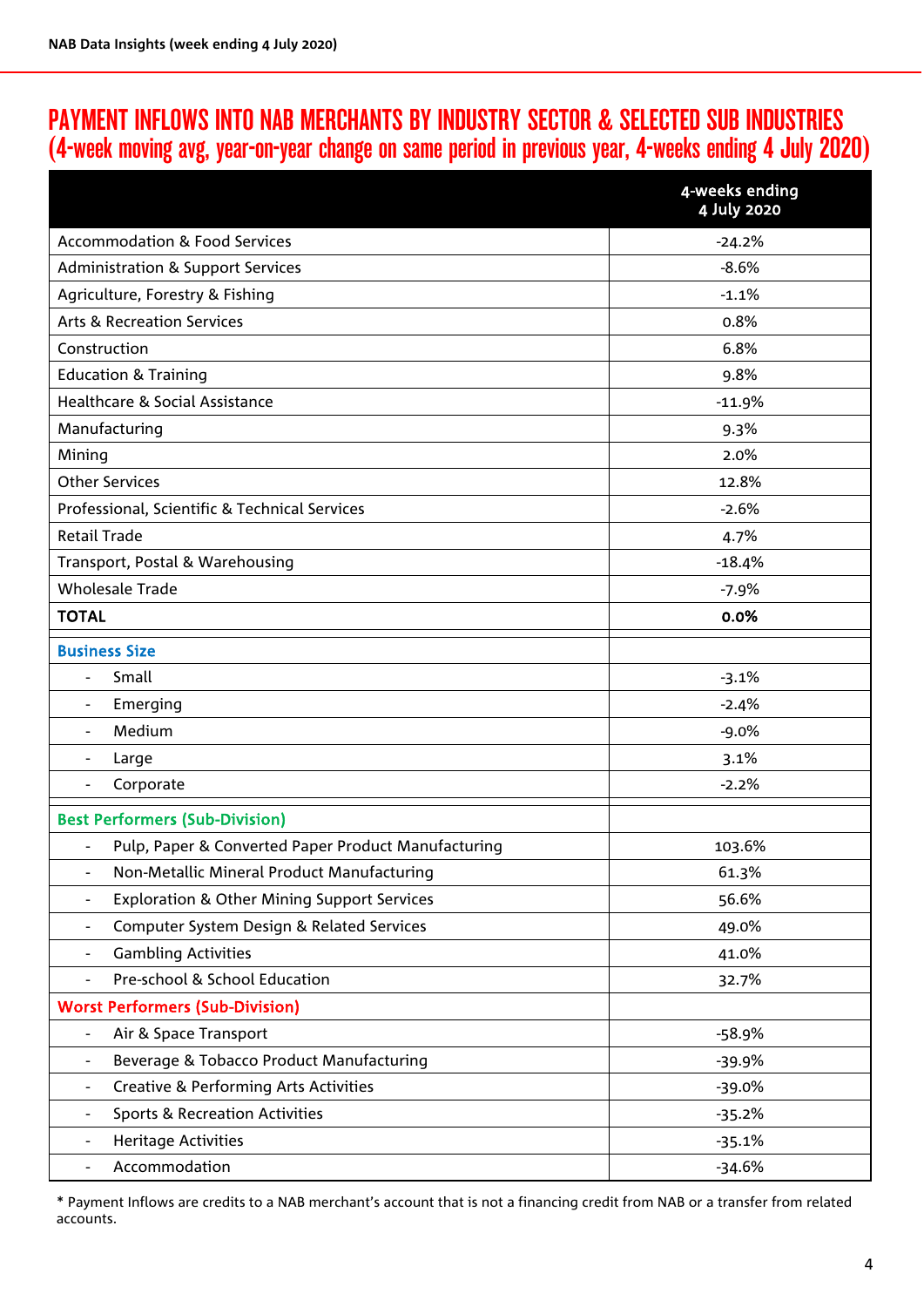## APPENDIX 1: SPENDING CHANGES BY INDUSTRY & INDUSTRY SUB-DIVISION





ADMINISTRATIVE & SUPPORT SERVICES



ADMINISTRATIVE & SUPPORT SERVICES





ARTS & RECREATION SERVICES

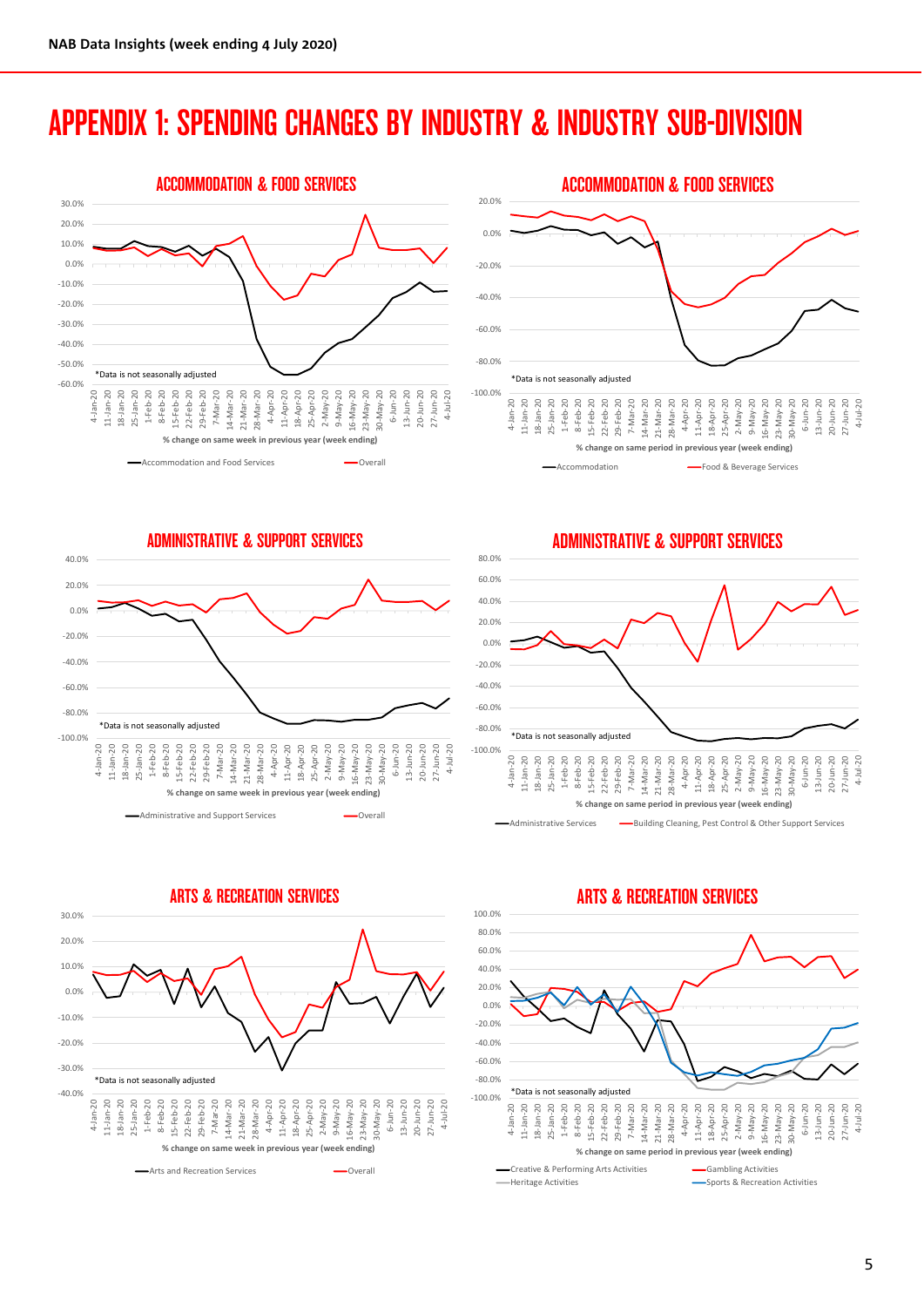



EDUCATION & TRAINING







ELICTRICITY, GAS, WATER & WASTE SERVICES





**CONSTRUCTION**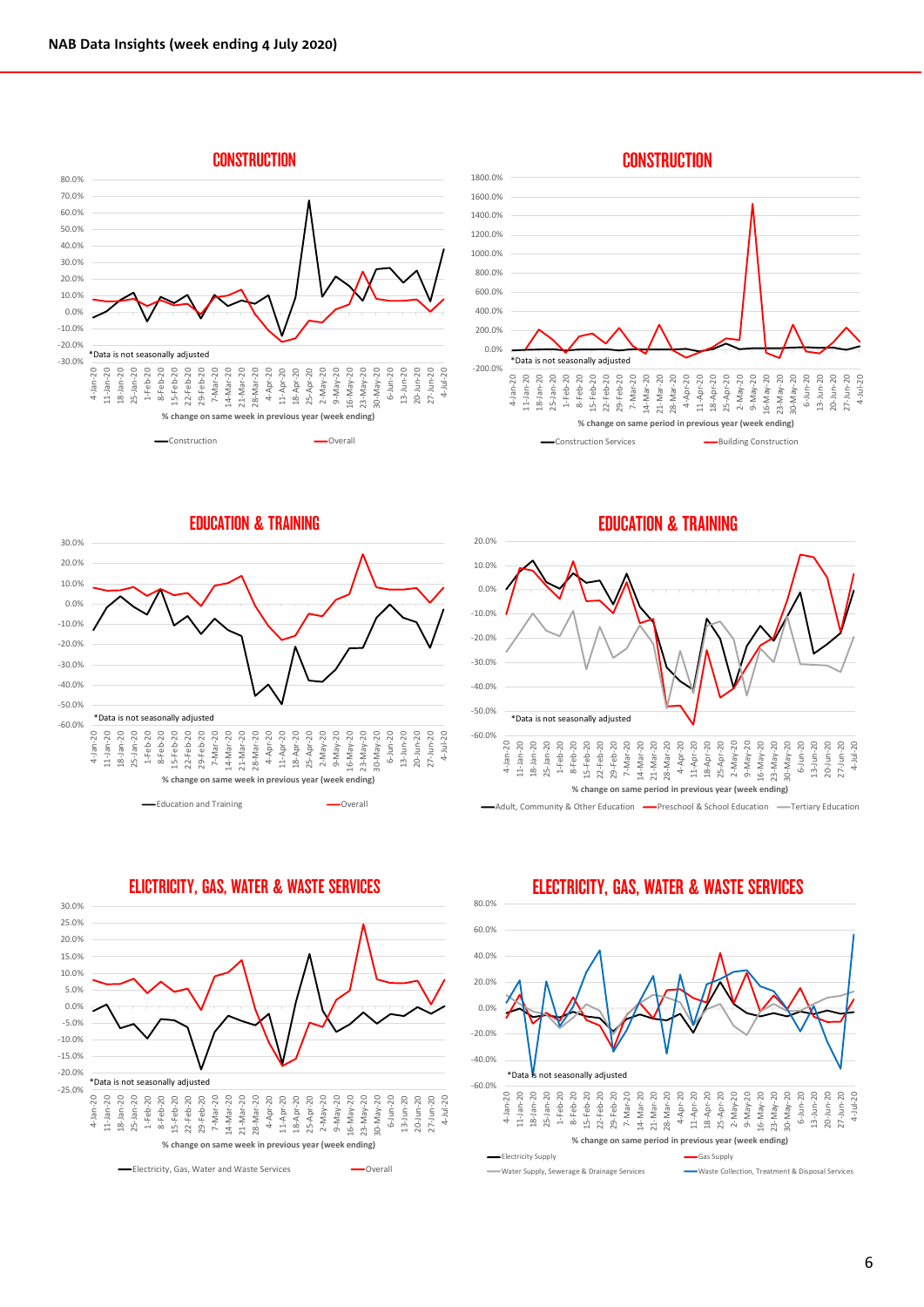

HEALTH CARE & SOCIAL ASSISTANCE 200.0% 150.0% 100.0% 50.0% 0.0% -50.0% \*Data is not seasonally adju 21-Mar-20<br>28-Mar-20<br>4-Apr-20 18-Jan-20<br>25-Jan-20 8-Feb-20 22-Feb-20<br>29-Feb-20 18-Apr-20 2-May-20 9-May-20<br>16-May-20  $M$ ay-20 6-Jun-20  $13 - Jun - 20$  $-Jun-20$  $-Jun-20$ 4-Jul-20 4-Jan-20  $11 - Jan - 20$ 1-Feb-20 15-Feb-20  $7 - \text{Mar} - 20$ 14-Mar-20 11-Apr-20 25-Apr-20  $23-May-20$ 11-Jan-20 18-Jan-20 25-Jan-20 15-Feb-20 22-Feb-20 29-Feb-20 7-Mar-20 14-Mar-20 21-Mar-20 28-Mar-20 16-May-20 23-May-20 30-May-20 13-Jun-20 20-Jun-20 27-Jun-20 -4 S े<br>ज **% change on same period in previous year (week ending) Hospitals** Residential Care Services Social Assistance Services Medical & Other Health Care Services

INFORMATION MEDIA & TELECOMMUNICATIONS





PROFESSIONAL, SCIENTIFIC & TECHNICAL SERVICES

Professional, Scientific and Technical Services **Communical** Overall

INFORMATION MEDIA & TELECOMMUNICATIONS



ISPs , Web Search Portals & Data Processing Services Motion Picture & Sound Recording Activities Publishing (except Internet & Music Publishing) Library & Other Information Services



### PROFESSIONAL, SCIENTIFIC & TECHNICAL SERVICES

Computer System Design & Related Services

Professional, Scientific & Technical Services (Except Computer System Design & Related)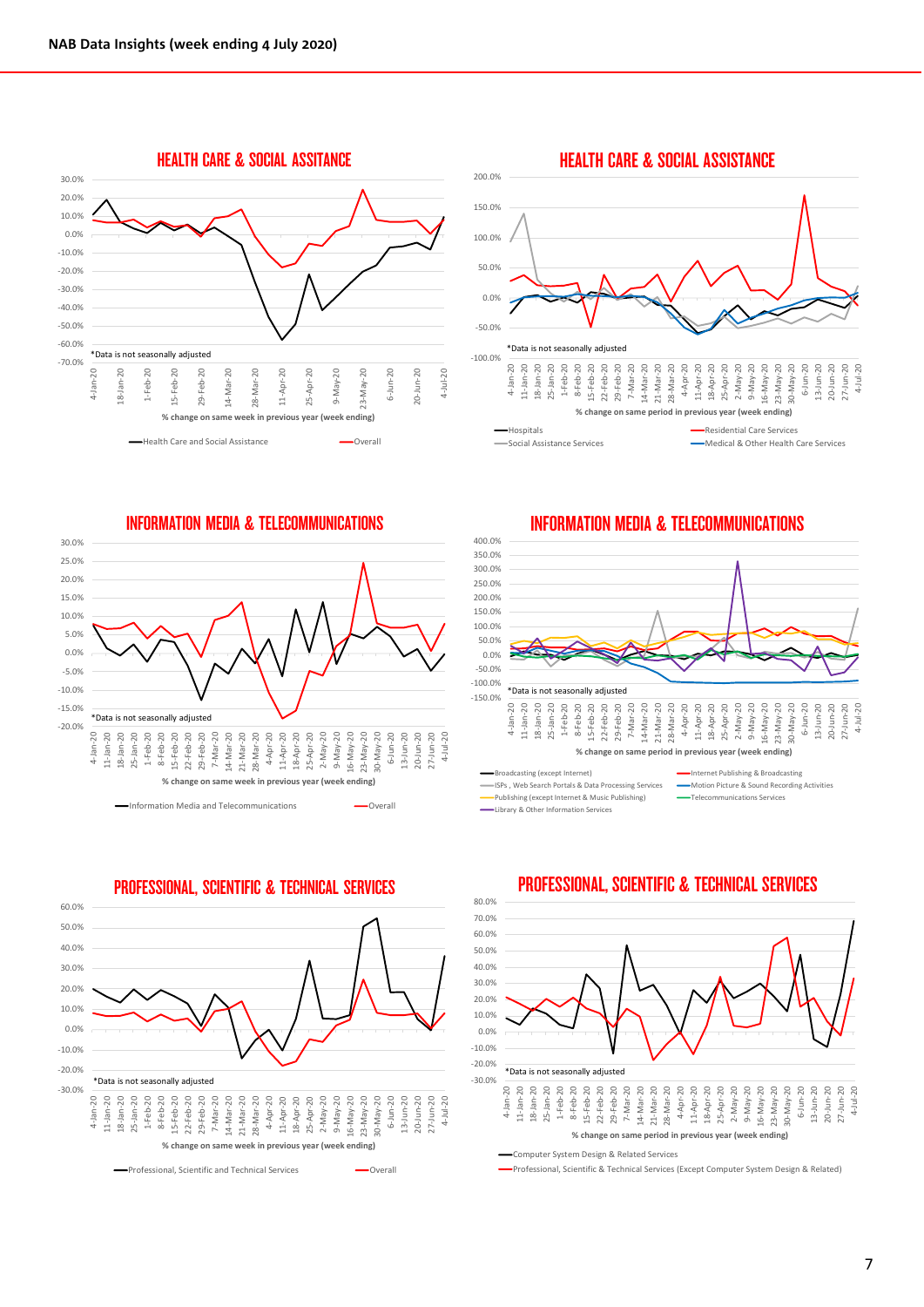



Property Operators & Real Estate Services - Rental & Hiring Services (except Real Estate)

RETAIL TRADE 40.0% 30.0% 20.0% 10.0% 0.0% -10.0% -20.0% \*Data is not seasonally adjusted -60.0% -30.0% 1-Feb-20 8-Feb-20 22-Feb-20<br>29-Feb-20 9-May-20 16-May-20<br>23-May-20<br>30-May-20  $Jan-20$  $18 - Jan - 20$  $25 - Jan - 20$ 7-Mar-20 6-Jun-20  $3 - Jun - 20$ 20-Jun-20 27-Jun-20<br>4-Jul-20 4-Jan-20  $-5$ -Feb-20 2-May-20 11-Jan-20 18-Jan-20 25-Jan-20 15-Feb-20 22-Feb-20 29-Feb-20 7-Mar-20 14-Mar-20 21-Mar-20 28-Mar-20 4-Apr-20 11-Apr-20 18-Apr-20 25-Apr-20 16-May-20 23-May-20 30-May-20 13-Jun-20 20-Jun-20 27-Jun-20 E **% change on same week in previous year (week ending)**

Retail Trade **Contact Contact Contact Contact Contact Contact Contact Contact Contact Contact Contact Contact Contact Contact Contact Contact Contact Contact Contact Contact Contact Contact Contact Contact Contact Contact** 





TRANSPORT, POSTAL & WAREHOUSING

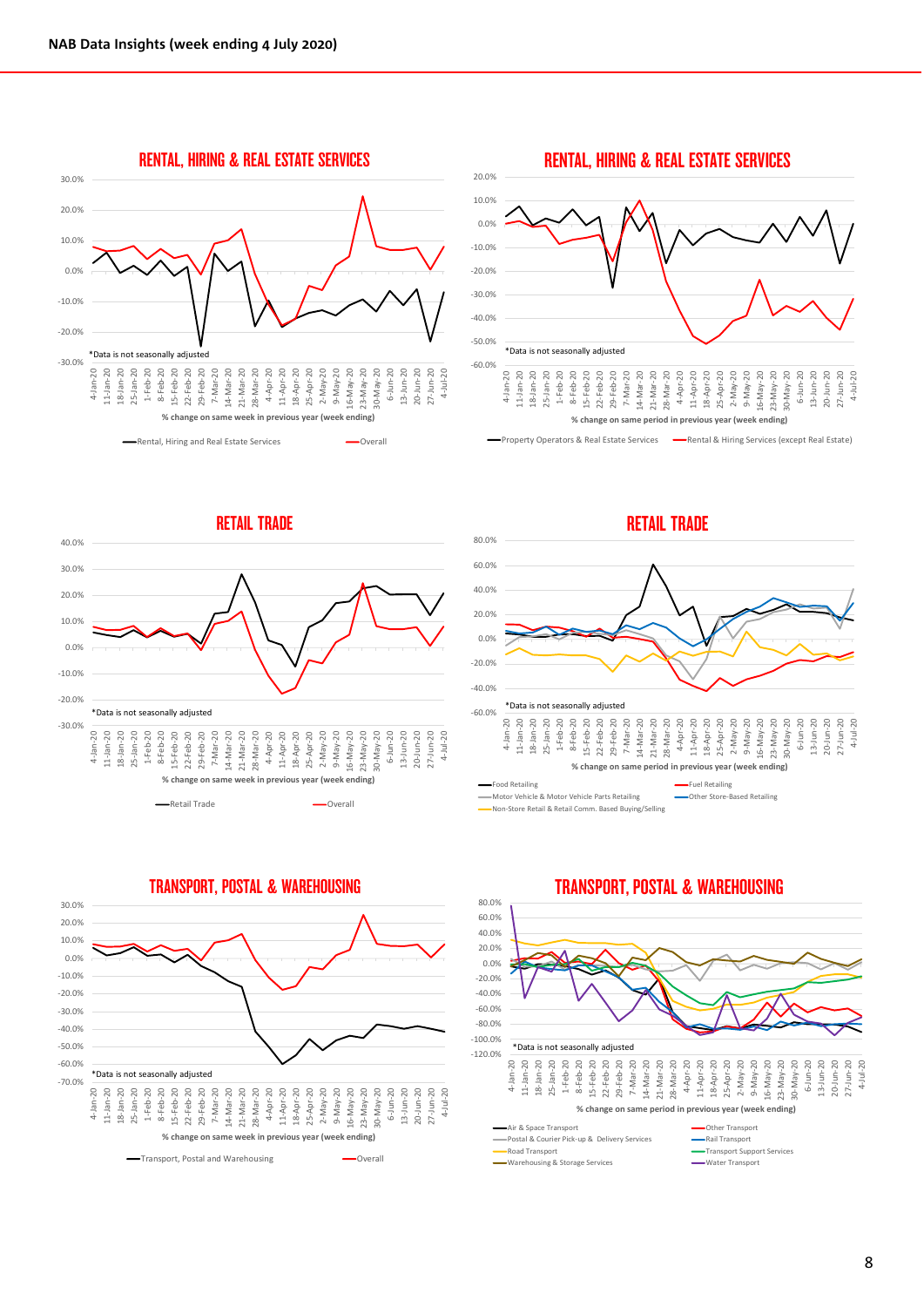## CONSUMPTION SPENDING BY INDUSTRY SUB-DIVISION - RANKED

### CHANGE IN CONSUMPTION SPENDING ON THE SAME PERIOD IN THE PREVIOUS YEAR BY INDUSTRY SUB-DIVISION - WEEK ENDING 4 JULY 2020

| ISPs, Web Search Portals & Data Processing Services                                     |         |                      |          |         |       |       |      | 164.2% |
|-----------------------------------------------------------------------------------------|---------|----------------------|----------|---------|-------|-------|------|--------|
| <b>Building Construction</b>                                                            |         | 86.7%                |          |         |       |       |      |        |
| Computer System Design & Related Services                                               |         |                      |          |         |       | 68.5% |      |        |
| Waste Collection, Treatment & Disposal Services                                         |         |                      |          |         | 56.7% |       |      |        |
| Publishing (except Internet & Music Publishing)                                         |         |                      |          |         | 42.5% |       |      |        |
| Motor Vehicle & Motor Vehicle Parts Retailing                                           |         |                      |          |         | 40.9% |       |      |        |
| <b>Gambling Activities</b>                                                              |         |                      |          |         | 39.9% |       |      |        |
| <b>Construction Services</b>                                                            |         |                      |          |         | 37.6% |       |      |        |
| Professional, Scientific & Technical Services (Except Computer System Design & Related) |         |                      |          |         | 33.2% |       |      |        |
| Internet Publishing & Broadcasting                                                      |         |                      |          |         | 31.6% |       |      |        |
| Building Cleaning, Pest Control & Other Support Services                                |         | 31.5%                |          |         |       |       |      |        |
| Other Store-Based Retailing                                                             |         |                      |          |         | 29.4% |       |      |        |
| Social Assistance Services                                                              |         |                      |          |         | 19.8% |       |      |        |
| <b>Food Retailing</b>                                                                   |         |                      |          |         | 15.5% |       |      |        |
| Water Supply, Sewerage & Drainage Services                                              |         |                      |          |         | 12.8% |       |      |        |
| Medical & Other Health Care Services                                                    |         |                      |          | 8.4%    |       |       |      |        |
| Gas Supply                                                                              |         |                      |          | 6.9%    |       |       |      |        |
| Preschool & School Education                                                            |         |                      |          | 6.5%    |       |       |      |        |
| Warehousing & Storage Services                                                          |         |                      |          | 5.8%    |       |       |      |        |
| <b>Telecommunications Services</b>                                                      |         |                      |          | 4.4%    |       |       |      |        |
| Hospitals                                                                               |         |                      |          | 3.9%    |       |       |      |        |
| Postal & Courier Pick-up & Delivery Services                                            |         |                      |          | 2.1%    |       |       |      |        |
| Food & Beverage Services                                                                |         |                      |          | 1.7%    |       |       |      |        |
| Property Operators & Real Estate Services                                               |         |                      |          | 0.4%    |       |       |      |        |
| Broadcasting (except Internet)                                                          |         |                      |          | 0.1%    |       |       |      |        |
| Adult, Community & Other Education                                                      |         |                      |          | $-0.4%$ |       |       |      |        |
| <b>Electricity Supply</b>                                                               |         |                      |          | $-3.1%$ |       |       |      |        |
| Library & Other Information Services                                                    |         |                      |          | $-7.3%$ |       |       |      |        |
| <b>Fuel Retailing</b>                                                                   |         |                      | $-10.4%$ |         |       |       |      |        |
| <b>Residential Care Services</b>                                                        |         |                      | $-12.3%$ |         |       |       |      |        |
| Non-Store Retail & Retail Comm. Based Buying/Selling                                    |         |                      | $-13.9%$ |         |       |       |      |        |
| <b>Transport Support Services</b>                                                       |         |                      | $-16.6%$ |         |       |       |      |        |
| Sports & Recreation Activities                                                          |         |                      | $-18.4%$ |         |       |       |      |        |
| Road Transport                                                                          |         |                      | $-18.6%$ |         |       |       |      |        |
| <b>Tertiary Education</b>                                                               |         |                      | $-19.5%$ |         |       |       |      |        |
| Rental & Hiring Services (except Real Estate)                                           |         |                      | $-31.6%$ |         |       |       |      |        |
| <b>Heritage Activities</b><br>Accommodation                                             |         |                      | $-39.6%$ |         |       |       |      |        |
|                                                                                         |         | $-62.6%$             | $-48.7%$ |         |       |       |      |        |
| Creative & Performing Arts Activities                                                   |         | $-69.2%$             |          |         |       |       |      |        |
| Other Transport                                                                         |         |                      |          |         |       |       |      |        |
| Water Transport<br>Administrative Services                                              |         | $-70.8%$<br>$-71.2%$ |          |         |       |       |      |        |
| Rail Transport                                                                          |         | $-80.0%$             |          |         |       |       |      |        |
| Motion Picture & Sound Recording Activities                                             |         | $-89.4%$             |          |         |       |       |      |        |
| Air & Space Transport                                                                   |         | $-90.2%$             |          |         |       |       |      |        |
|                                                                                         |         |                      |          |         |       |       |      |        |
| *Data is not seasonally adjusted                                                        | $-150%$ | $-100%$              | $-50%$   | 0%      | 50%   | 100%  | 150% | 200%   |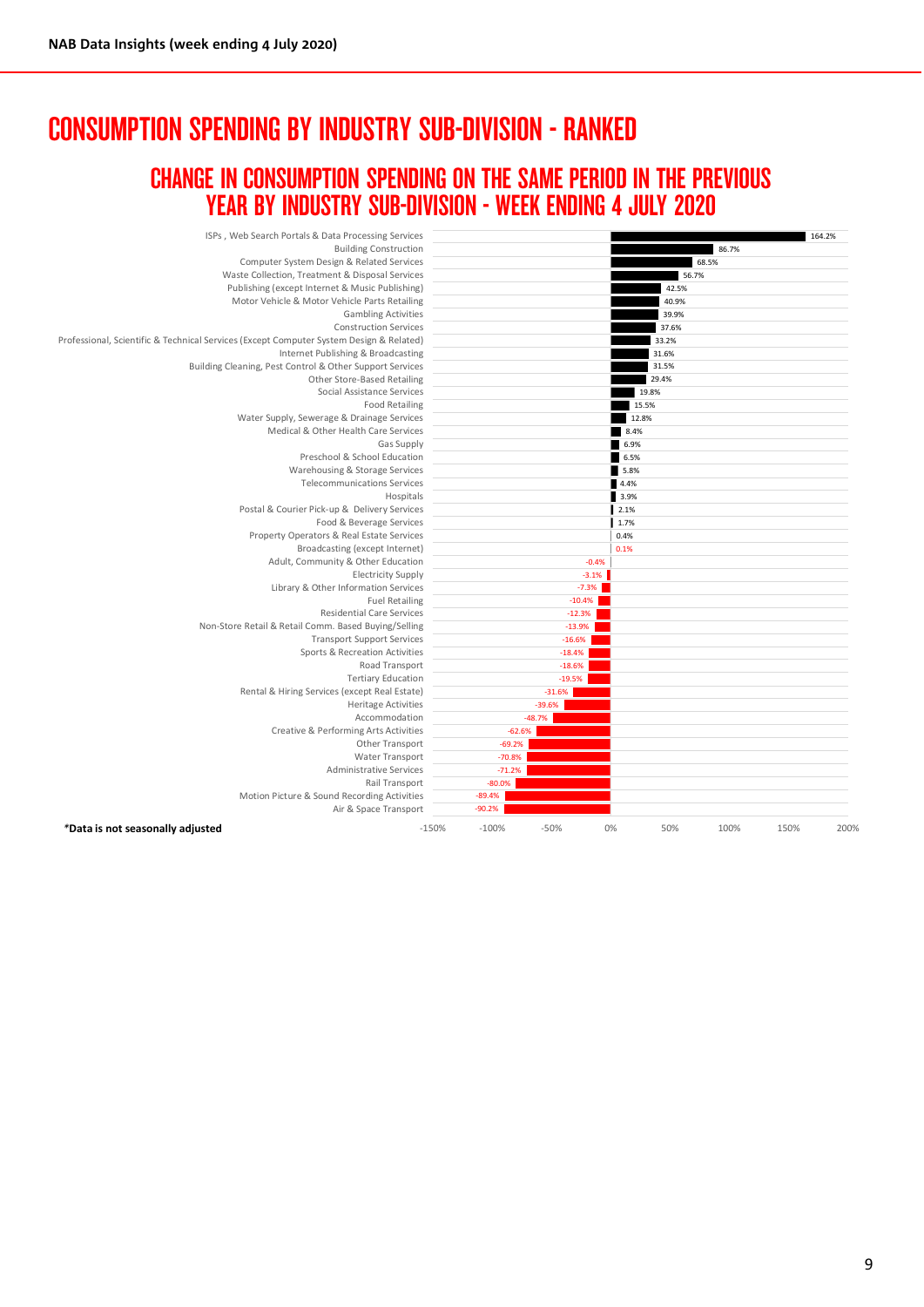## APPENDIX 2 - PAYMENT INFLOWS INTO NAB MERCHANTS BY INDUSTRY & INDUSTRY SUB-DIVISION





ADMINISTRATIVE & SUPPORT SERVICES (4-week moving average, % change on same period last year)





ADMINISTRATIVE & SUPPORT SERVICES





### AGRICULTURE, FORESTRY & FISHING (4-week moving average, % change on same period last year)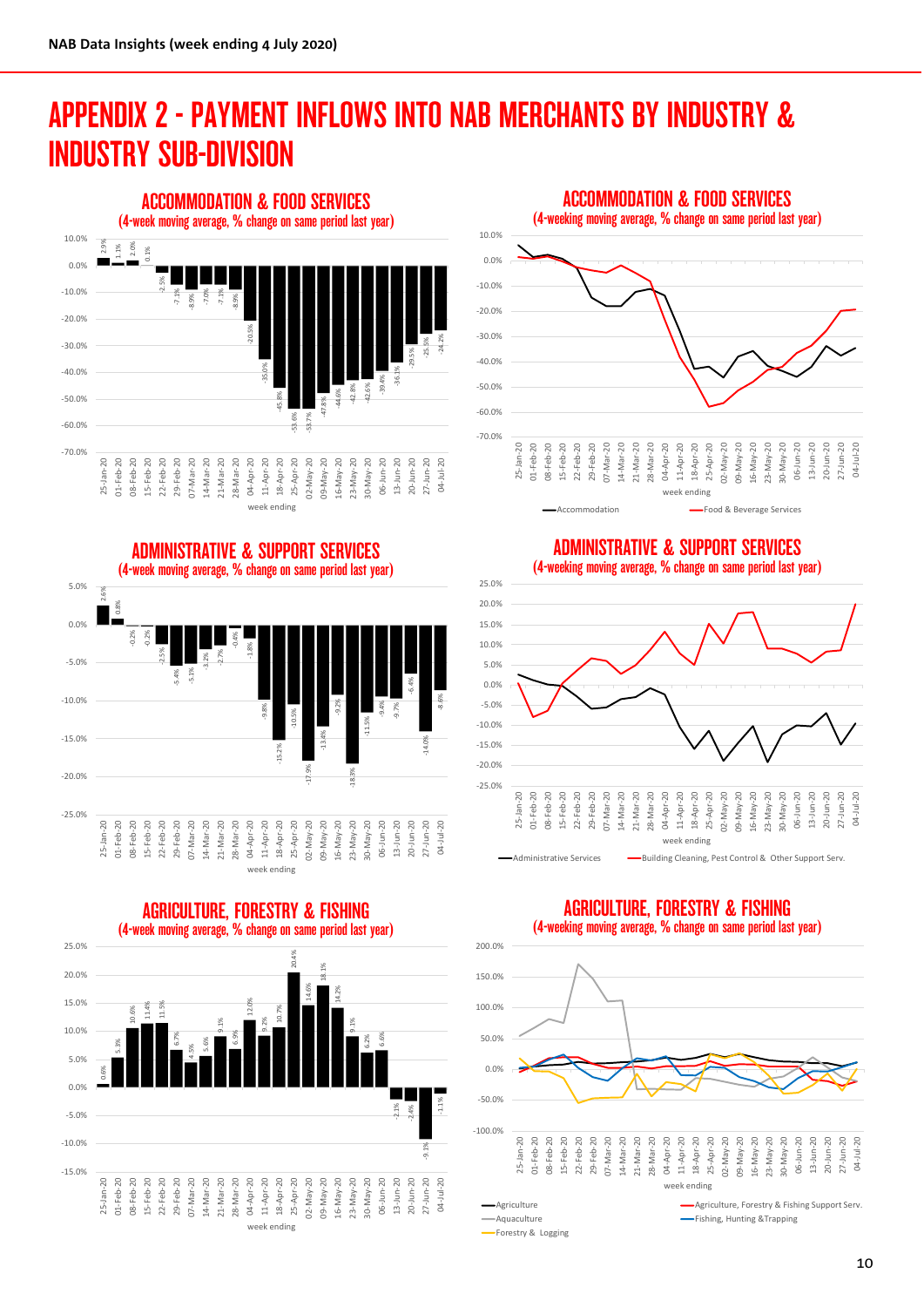

### (4-weeking moving average, % change on same period last year) 300.0% 250.0% 200.0% 150.0% 100.0% 50.0% 0.0% -50.0% -100.0% -150.0% 15-Feb-20 11-Apr-20  $20$ 20 20 20  $20$ 20 20 20 04-Apr-20 29-Feb-20  $D2-MaV-20$ 05-May-20 L6-May-20  $23-May-20$  $80 - May - 20$ 06-Jun-20 20 20 20 04-Jul-20 25-Jan-20 01-Feb-20 08-Feb-20 15-Feb-20 22-Feb-20 29-Feb-20 07-Mar-20 14-Mar-20 21-Mar-20 28-Mar-20 18-Apr-20 25-Apr-20 02-May-20 09-May-20 16-May-20 23-May-20 30-May-20 06-Jun-20 13-Jun-20 20-Jun-20 27-Jun-20 08-Feb-2  $22 - Feb - 2$  $07 - Mar - 2$  $14$ -Mar-2  $13$ -Jun-2  $25 - Jan-2$  $01 - Feb - 2$ 21-Mar-2 28-Mar-2 20-Jun-2  $27$ -Jun-2 week ending Creative & Performing Arts Activities **Gambling Activities**

Heritage Activities **Sports & Recreation Activities** Sports & Recreation Activities

**CONSTRUCTION** (4-weeking moving average, % change on same period last year)





**CONSTRUCTION** (4-week moving average, % change on same period last year)

2.2% 1.5% 73.8% -6.3% 1.5% 5.5% 4.1% 8.7% 3.5% -6.1% -0.6% 1.5% -2.3% 1.2% 10.1% 19.7% 11.7% 7.9% 5.2% 1.4%  $-10.0$ 0.0% 10.0% 20.0% 30.0% 40.0% 50.0% 60.0% 70.0% 80.0% 90.0% EDUCATION & TRAINING (4-week moving average, % change on same period last year)

-16.1% -12.7% -12.3%

07-Mar-20 21-Mar-20 28-Mar-20

week ending

 $D2-May-20$ 05-May-20  $16-May-20$  $23-May-20$  $30-May-20$  $13 - Jun - 20$  $20 - Jun - 20$ 

-30.0% -20.0%

25-Jan-20 01-Feb-20 08-Feb-20 15-Feb-20 22-Feb-20 29-Feb-20 07-Mar-20 14-Mar-20 21-Mar-20 28-Mar-20 04-Apr-20 11-Apr-20 18-Apr-20 25-Apr-20 02-May-20 09-May-20 16-May-20 23-May-20 30-May-20 06-Jun-20 13-Jun-20 20-Jun-20 27-Jun-20 04-Jul-20

 $01 - Feb - 20$ 08-Feb-20 15-Feb-20  $22$ -Feb- $20$ 29-Feb-20 14-Mar-20

 $25 - Jan - 20$ 



9.8%

 $27 - Jun - 20$ 

06-Jun-20

250.0% 300.0%

EDUCATION & TRAINING (4-weeking moving average, % change on same period last year)



## ARTS & RECREATION SERVICES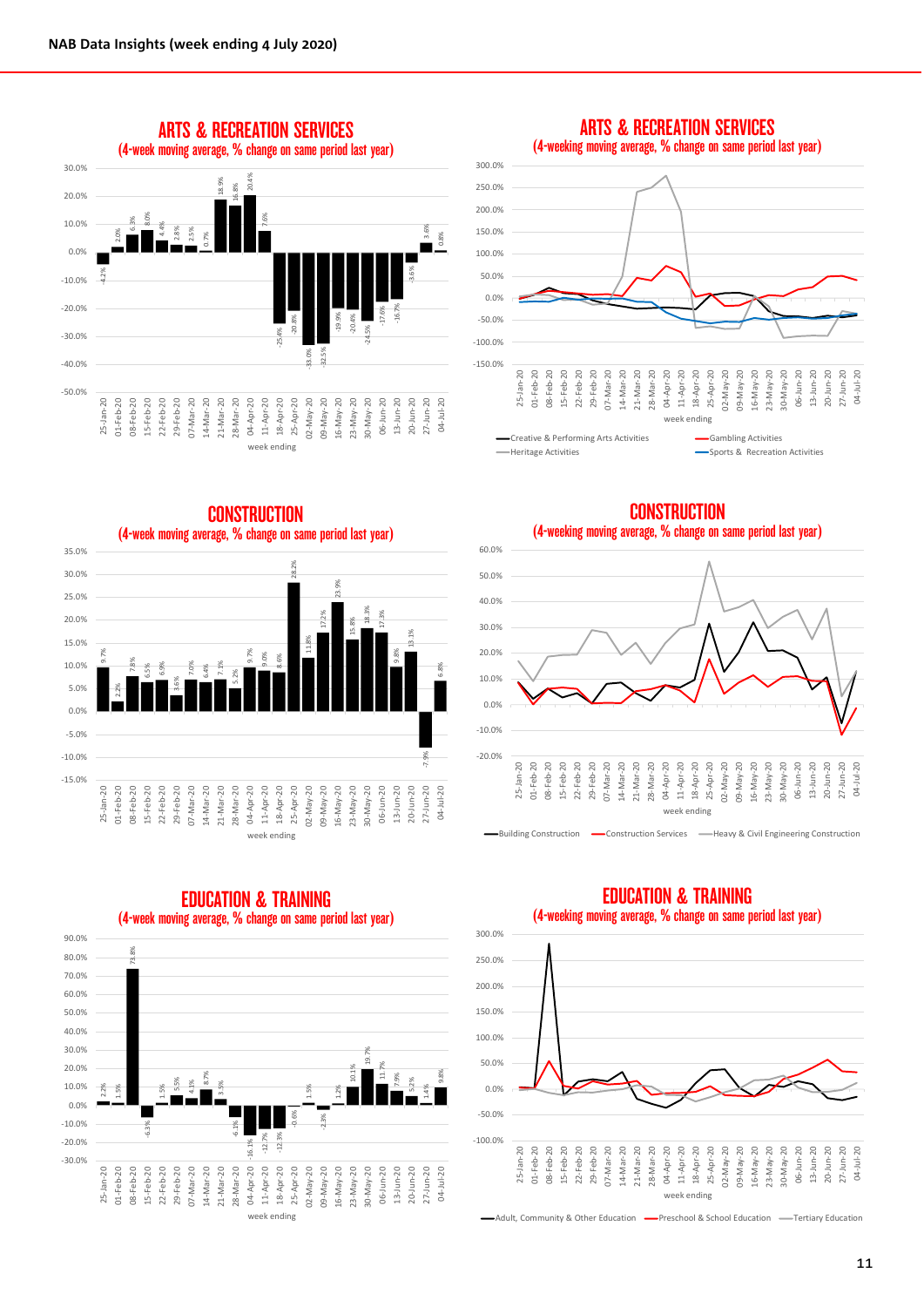

HEALTH CARE & SOCIAL ASSISTANCE (4-weeking moving average, % change on same period last year)



MANUFACTURING (4-week moving average, % change on same period last year) 60.0% 45.9% 50.0% 45.3% 42.4% 40.0% 35.1% 30.0% 22.6% 15.6% 20.0% 15.4% 13.8% 13.4% 9.3% 10.0% 5.9% 4.4% 3.3% 4.2% 3.4% 2.7% 1.1% 0.8% **The Contract State** 0.0% -0.2% -1.5% -2.2% -3.7% -4.0% -10.0% -6.3% -20.0%  $\overline{20}$ 29-Feb-20 20 20 16-May-20<br>23-May-20  $13 - Jun - 20$  $20$ 08-Feb-20  $\overline{20}$ 20  $20$ 20 09-May-20  $30$ -May-20 20 20 20 04-Jul-20 25-Jan-20 01-Feb-20 08-Feb-20 15-Feb-20 22-Feb-20 29-Feb-20 07-Mar-20 14-Mar-20 21-Mar-20 28-Mar-20 04-Apr-20 11-Apr-20 18-Apr-20 25-Apr-20 02-May-20 09-May-20 16-May-20 23-May-20 30-May-20 06-Jun-20 13-Jun-20 20-Jun-20 27-Jun-20  $27 - Jun - 2$  $01 - Feb - 2$  $15 - Feb - 2$  $22$ -Feb- $2$  $07 -$ Mar-2  $14$ -Mar-2 28-Mar-2 06-Jun-2  $20 - Jun - 2$  $25$ -Jan- $21-Mar-2$ 

MANUFACTURING (1) (4-weeking moving average, % change on same period last year) 40.0% 30.0% 20.0% 10.0% 0.0% -10.0% -20.0% -30.0% -40.0% -50.0% 01-Feb-20<br>08-Feb-20<br>15-Feb-20<br>22-Feb-20<br>29-Feb-20<br>07-Mar-20  $Jan-20$ 28-Mar-20 13-Jun-20<br>20-Jun-20  $\overline{0}$  $Jun-20$ L4-Mar-20  $D2 - May - 20$  $D9 - May - 20$  $16 - May-20$  $23 - May-20$  $30 - May - 20$  $27 - Jun - 20$ 04-Jul-20 25-Jan-20 01-Feb-20 08-Feb-20 15-Feb-20 22-Feb-20 29-Feb-20 07-Mar-20 14-Mar-20 21-Mar-20 28-Mar-20 04-Apr-20 11-Apr-20 18-Apr-20 25-Apr-20 02-May-20 09-May-20 16-May-20 23-May-20 30-May-20 06-Jun-20 13-Jun-20 20-Jun-20 27-Jun-20  $21-Mar 25 5 - 3$ week ending Basic Chemical & Chemical Prod. Mfg Beverage & Tobacco Prod. Mfg Fabricated Metal Prod. Mfg Food Prod. Mfg Furniture & Other Mfg



MANUFACTURING (2) (4-weeking moving average, % change on same period last year)

week ending



### MANUFACTURING (3) (4-weeking moving average, % change on same period last year)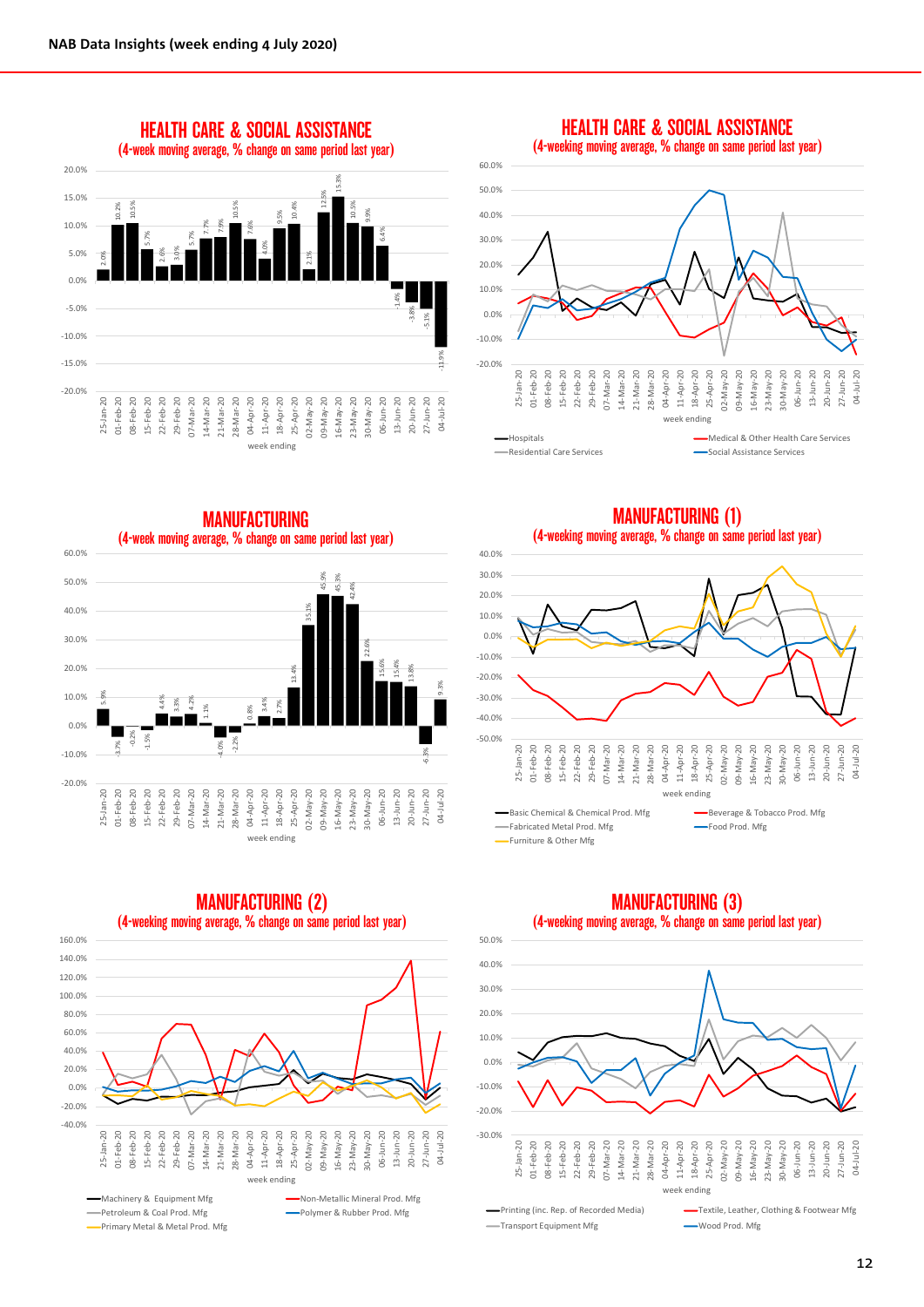







-50.0%



### OTHER SERVICES (4-week moving average, % change on same period last year)

### OTHER SERVICES (4-weeking moving average, % change on same period last year)



Private H/holds Emp. Staff & Undiff G&S Producing Activities **Repair & Maintenance** 

MINING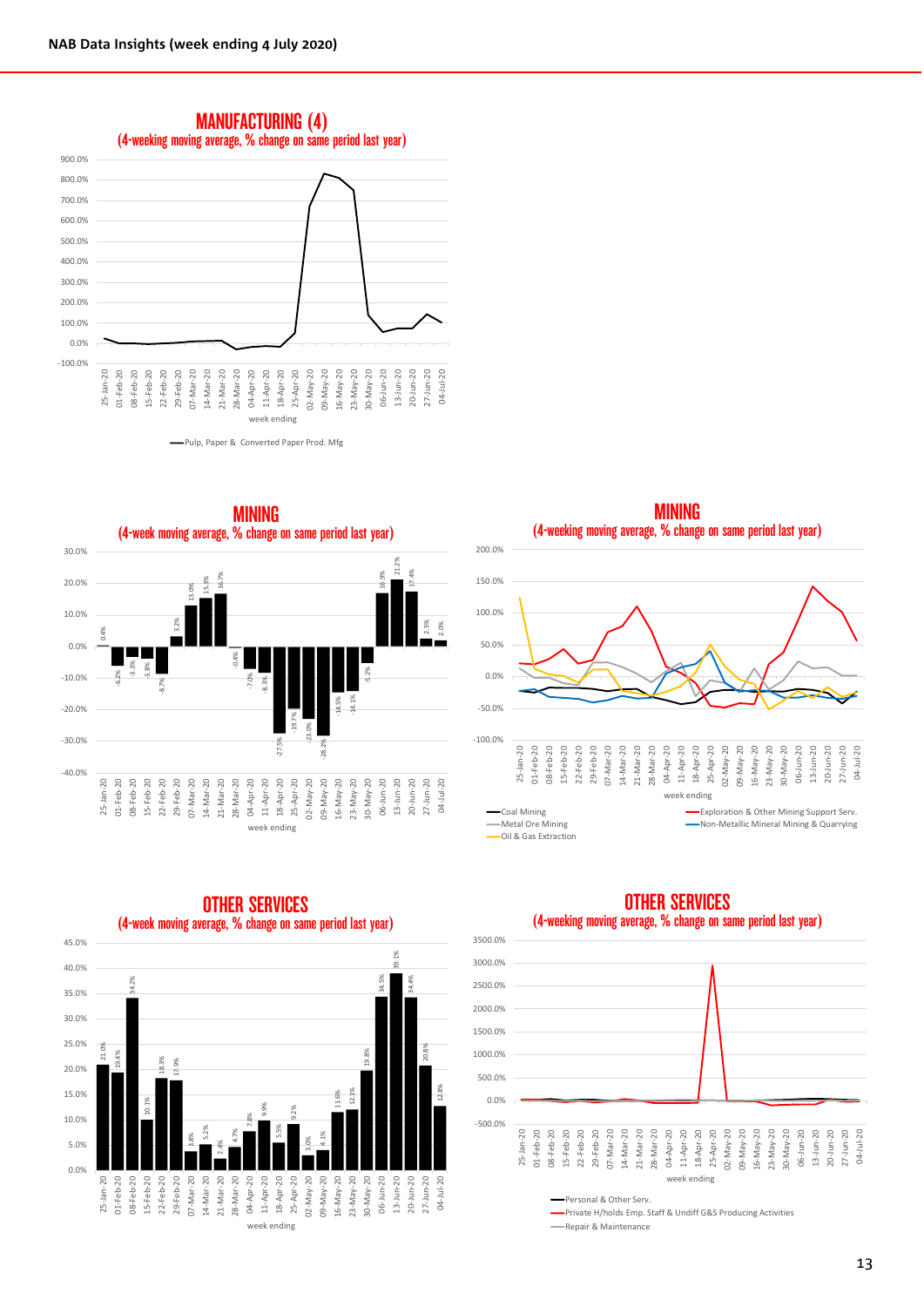8.6% 7.1%

25-Jan-20 01-Feb-20 08-Feb-20

 $01 - Feb-2$ 

 $25 - Jan - 20$ 20

-15.0% -10.0%  $-5.0%$ 0.0% 5.0% 10.0% 15.0% 20.0% 25.0%

13.3%



60.0% 50.0% 40.0% 30.0% 20.0% 10.0% 0.0% -10.0% -20.0% 01-Feb-20 22-Feb-20 29-Feb-20 21-Mar-20 28-Mar-20  $02$ -May-20  $09-May-20$ 04-Jul-20 20  $20$  $25 - Jan - 20$ 15-Feb-20  $07 - \text{Mar} - 20$  $16-May-20$  $23-May-20$  $0$ -May-20 06-Jun-20 13-Jun-20 20-Jun-20  $27 - Jun - 20$ 25-Jan-20 01-Feb-20 08-Feb-20 15-Feb-20 22-Feb-20 29-Feb-20 07-Mar-20 14-Mar-20 21-Mar-20 28-Mar-20 04-Apr-20 11-Apr-20 18-Apr-20 25-Apr-20 02-May-20 09-May-20 16-May-20 23-May-20 30-May-20 06-Jun-20 13-Jun-20 20-Jun-20 27-Jun-20  $14$ -Mar-2 Feb- $08$ week ending

PROFESSIONAL, SCIENTIFIC & TECH SERVICES (4-weeking moving average, % change on same period last year)

Computer System Design & Related Serv.

Professional, Scientific & Tech. Serv. (Ex. Computer System Design & Related)



RETAIL TRADE (4-weeking moving average, % change on same period last year)



week ending

## TRANSPORT, POSTAL & WAREHOUSING



Postal & Courier Pick-up and Delivery Serv.<br>
Road Transport

-Warehousing & Storage Serv. - Water Transport

TRANSPORT, POSTAL & WAREHOUSING

<sup>(4-</sup>week moving average, % change on same period last year) 15.0% 8.2% 8.0% 10.0% 5.7% 5.0% 2.4% 0.0% -1.0% -1.2% -2.1% -5.0% -3.9% -4.2% -5.5% -5.6% -6.1%  $-10.0%$ -7.3% -8.1% -10.1% -11.3% -15.0% -14.7%  $\overline{1}$ -16.0% -15.9% -17.2% -20.0% -18.0% -18.4% -20.6% -25.0% -30.0% 29-Feb-20 07-Mar-20 04-Apr-20 13-Jun-20 20-Jun-20  $25 - Jan - 20$ 20 08-Feb-20  $15 - Feb - 20$  $22-Feb-20$  $20$ 20<br>20  $20$ 20<br>20 20 06-Jun-20 20 04-Jul-20 25-Jan-20 01-Feb-20 08-Feb-20 15-Feb-20 22-Feb-20 29-Feb-20 07-Mar-20 14-Mar-20 21-Mar-20 28-Mar-20 11-Apr-20 18-Apr-20 25-Apr-20 02-May-20 09-May-20 16-May-20 23-May-20 30-May-20 06-Jun-20 13-Jun-20 20-Jun-20 27-Jun-20  $30$ -May-2  $27 - Jun-2$  $01 - Feb-2$  $14$ -Mar-2 21-Mar-2<br>28-Mar-2 09-May-2 16-May-2<br>23-May-2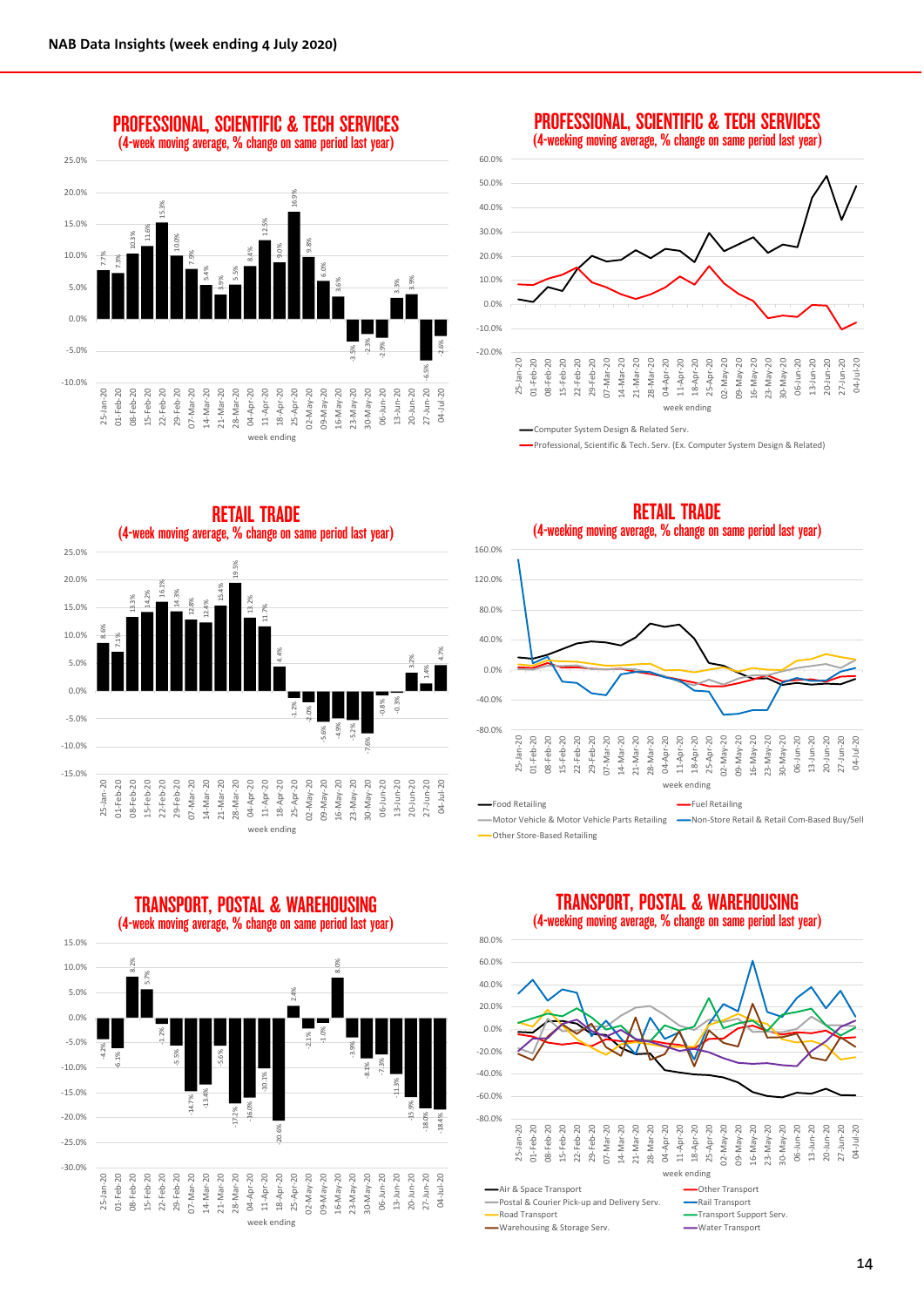

WHOLESALE TRADE



Other Goods Wholesaling

CHANGE IN PAYMENT INFLOWS INTO NAB MERCHANTS OVER PREVIOUS YEAR BY INDUSTRY SUB-DIVISION - WEEK ENDING 4 JULY 2020 (4-WEEK MOVING AVG)\*